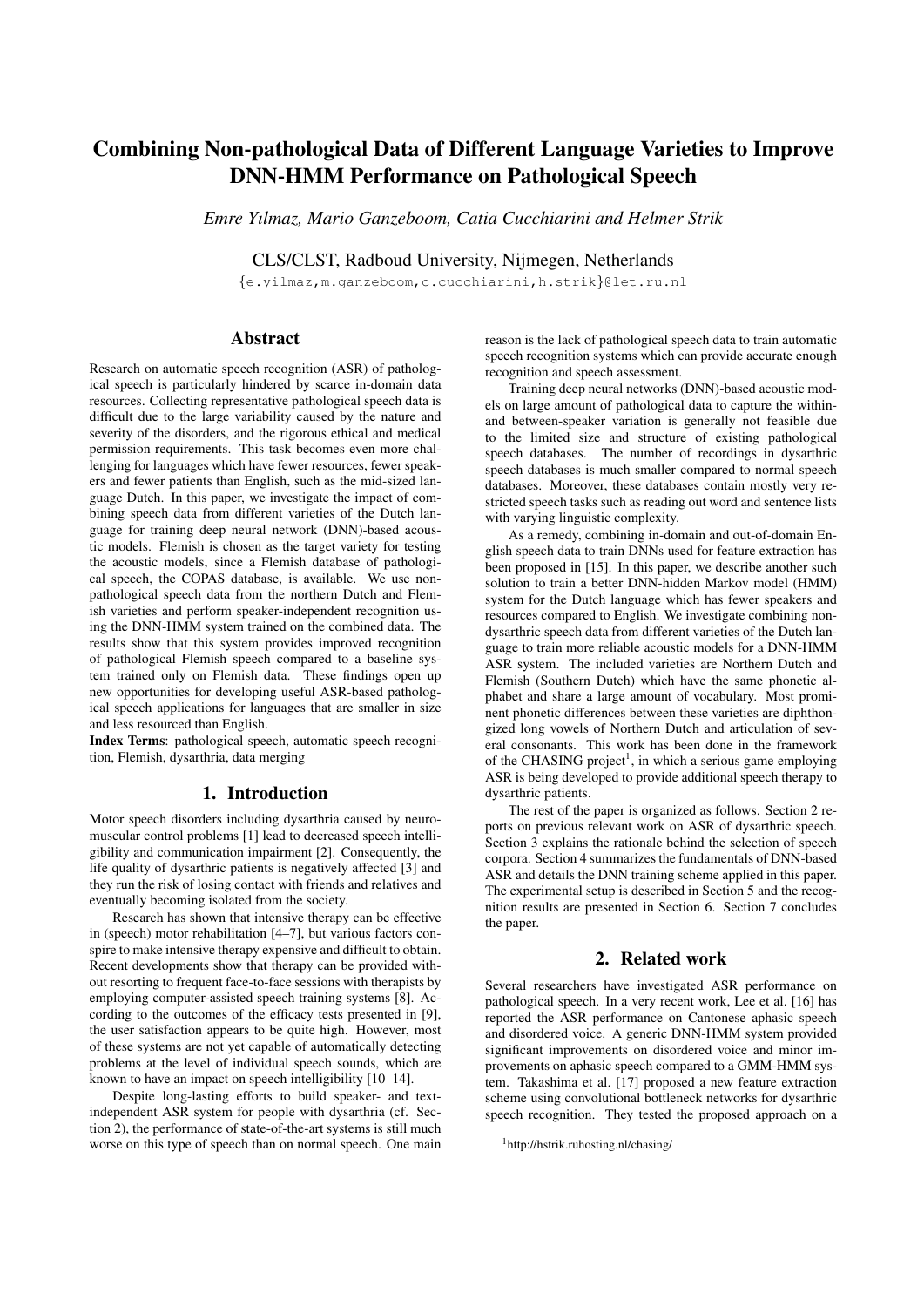small test set consisting of 3 repetitions of 216 words by a single male speaker with an articulation disorder and reported some gains over a system using MFCC features.

Shahamiri and Salim [18] proposed an artificial neural network-based system trained on digit utterances from nine non-dysarthric and 13 dysarthric individuals affected by Cerebral Palsy (CP). They reported word recognition accuracies of 74.7%, 67.4% and 51.7% on mild (66-99% speech intelligibility), moderate (33-66% speech intelligibility) and high (less than 33% speech intelligibility) dysarthric speaker as an independent test set. Christensen et al. [19] trained their models solely on 18 hours of speech of 15 dysarthric speakers due to CP leaving one speaker out as test set. The different degrees of severity were reported through classes and percent intelligibility scores from listening tests with unfamiliar listeners: Very low 2- 17%, Low 28-43%, Mid 58-62%, and High 86-95%. There were 4, 3, 3, and 5 speakers in every class, respectively. Recognition results for Very low ranged from 4.1-12.9%, Low 7.0-22.2%, Mid 30.3-50.2% , and High 46.6-68.5%. This shows that there is overlap between classes and that the recognition results do not always exactly match the intelligibility scores given by listeners.

Rudzicz [20] compared the performance of a speakerdependent and a speaker-adaptive GMM-HMM systems on the Nemours database [21]. Their system was trained on the WSJ corpus. The test set consisted of speech from 11 dysarthric speakers due to CP or head trauma. Every speaker recorded 74 nonsense sentences. The recognizer provided recognition rates below 10% on the speech of 4 speakers with severe dysarthria. For moderately and mildly dysarthric speakers, recognition accuracy was between 11-30% and 31-60% respectively. Kyeong Seong et al. [22] proposed a weighted finite state transducer (WSFT)-based ASR correction technique applied to a recognition system trained also on the WSJ corpus. They reported an average accuracy of 47.1% when recognizing the speech of 10 dysarthric speakers from the same dysarthric database. Similar work had been proposed by Caballero-Morales and Cox [23] previously.

Mengistu and Rudzicz [24] combined dysarthric data of eight dysarthric speakers with that of seven normal speakers, leaving one out as test set and obtained an average increase by 13.0% in comparison to models trained on non-dysarthric speech only. They also noted that context-dependent HMMs showed little improvement over context-independent ones. In one of the earliest work on Dutch pathological speech by Sanders et al. [25], a pilot study was presented on ASR of Dutch dysarthric speech data obtained from two speakers with a birth defect and a cerebrovascular accident. Both speakers were classified as mild dysarthric by a speech pathologist.

From the previous descriptions, it appears that it is difficult to fully compare results between these publications due to the differences in types of speech materials, types of dysarthria, reported severity, and dataset used for training and testing. Additionally, dysarthric speech is highly variable in nature, not only due to its various etiologies and degrees of severity, but also because of possible individually deviating speech characteristics. This may negatively influence the capability of speakerindependent systems to generalize over multiple dysarthric speakers.

Possible improvements may come from recent advances in DNN-based acoustic model yielding impressive results in the field of non-dysarthric speech recognition [26]. These results show promising increases in the speaker-independent recognition accuracies when compared to those obtained with traditional GMM-HMMs. Therefore, we investigate how the DNN-HMM system trained on normal speech perform on the recognition of dysarthric speech with a focus on the amount of available training data from different varieties of the Dutch language.

## 3. Speech corpora selection

Given the limited availability of dysarthric speech data, we investigate to what extent already existing databases of Dutch normal speech can be employed to train DNNs and optimize their performance on dysarthric speech. The ASR technology to be developed in the CHASING project is primarily intended for dysarthric patients who live in the Netherlands and speak the Northern Dutch variety. However, we thought it would be interesting to also investigate the usability of speech databases of the Southern variety of Dutch spoken in Flanders and also known as Flemish. First, because these two varieties are mutually intelligible and their phonetic alphabets are arguably similar, apart from some well described phonological and phonetic differences. Second, because using Flemish speech would open up the possibility of adapting the game that is now been developed for patients in the Netherlands for use by patients in Flanders.

Fortunately, there have been multiple Dutch-Flemish speech data collection efforts [27, 28] which facilitate the integration of both Dutch and Flemish data in the research reported in this paper. For training purposes, we used the CGN corpus [27], which contains representative collections of contemporary standard Dutch as spoken by adults in the Netherlands and Flanders. The components with read speech, spontaneous conversations, interviews and discussions are used for training the acoustic models in the present experiments.

For testing purposes, we decided to use the largest collection of pathological speech that is available for the Dutch language, the Flemish COPAS database [29]. In the meantime, a database of Northern Dutch dysarthric speech has been compiled [30]. In the course of the CHASING project, this collection will be augmented with additional material and then used for further experiments to optimize ASR back-end used in the developed serious game.

The COPAS corpus contains recordings from 122 Flemish normal speakers and 197 Flemish speakers with speech disorders such as dysarthria, cleft, voice disorders, laryngectomy and glossectomy. The dysarthric speech component contains recordings from 75 Flemish patients affected by Parkinson's disease, traumatic brain injury, cerebrovascular accident and multiple sclerosis who exhibit dysarthria at different levels of severity.

The word reading tasks used in this paper are taken from the Dutch Intelligibility Assessment (DIA) [31] material which contains 35 versions of 50 consonant-vowel-consonant (CVC) words organized in 3 subgroups. Moreover, all sentence reading tasks with annotations, namely 2 isolated sentence reading tasks, 11 text passages with reading level difficulty of AVI 7 and 8 and Text Marloes, are also included in the test data.

# 4. Training DNNs for Dysarthric Speech

#### 4.1. Fundamentals of DNN-based ASR

A single artificial neuron, which is the basic element of the DNN structure, receives N input values  $\mathbf{v} = [v_0, v_1, ..., v_{N-1}]$ with weights  $\mathbf{w} = [w_0, w_1, ..., w_{N-1}]$  and an offset value b. To compute the neuron output  $y$ , a non-linear function  $f$  is applied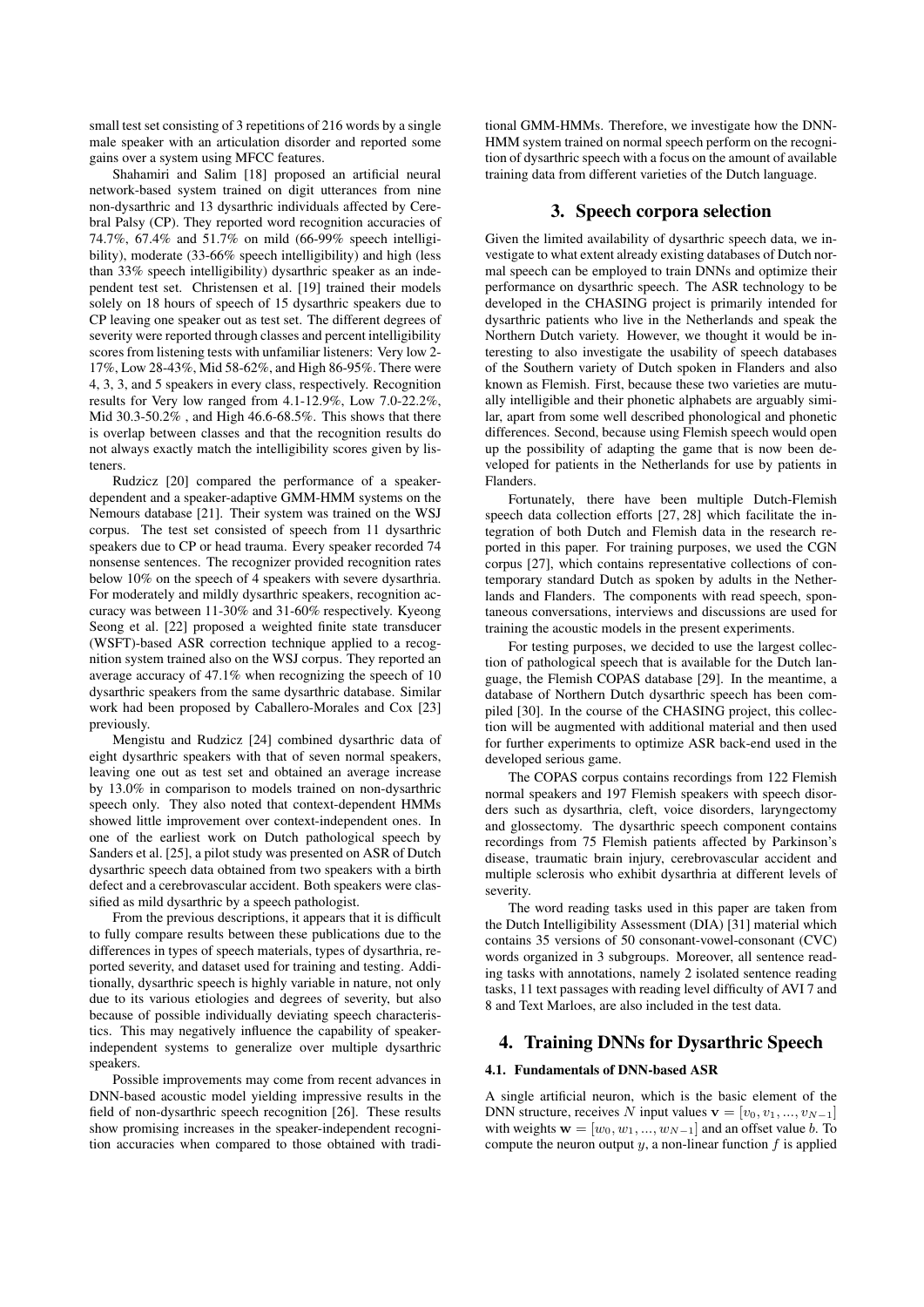| Acoustic models                   | <b>Training Data</b> | WordDys | WordNor | SentDys | SentNor |
|-----------------------------------|----------------------|---------|---------|---------|---------|
| GMM+MFCC                          | FL.                  | 77.2    | 56.1    | 38.2    | 13.0    |
| GMM+MFCC                          | $FL+NL$              | 78.7    | 61.0    | 37.4    | 14.7    |
| GMM+LDA-MLLT                      | FL.                  | 74.4    | 50.9    | 37.4    | 11.3    |
| GMM+LDA-MLLT                      | $FL+NL$              | 74.9    | 55.0    | 37.0    | 12.5    |
| DNN+FBANK                         | FL.                  | 65.0    | 37.9    | 28.1    | 4.7     |
| DNN+FBANK (w/o retraining on FL)  | $FL+NL$              | 64.9    | 38.4    | 26.8    | 4.7     |
| DNN+FBANK (with retraining on FL) | $FL+NL$              | 63.7    | 36.2    | 26.3    | 4.4     |

Table 1: Word error rates in % obtained on the word and sentence COPAS test sets

the weighted sum  $z$  of all outputs of the previous layer and the offset, i.e.,  $y = f(z) = f(w^T v + b)$ . A DNN consists of L layers of M artificial neurons and the output of the  $(l - 1)$ <sup>th</sup> layer with  $M_{l-1}$  neurons is the input of the  $l^{\text{th}}$  layer with  $M_l$  neurons which is formulated as  $\mathbf{v}_l = f(\mathbf{z}_l) = f(\mathbf{W}_l \mathbf{v}_{l-1} + \mathbf{b}_l)$  where the dimensions of  $\mathbf{v}_l$ ,  $\mathbf{W}_l$ ,  $\mathbf{v}_{l-1}$  and  $\mathbf{b}_l$  are  $M_l$ ,  $(M_l \times M_{l-1})$ ,  $M_{l-1}$  and  $M_l$  respectively.  $M_0$  is the number of neurons in the input layer which is equal to the dimension of the speech features. The non-linear activation function f maps an  $M_{l-1}$ vector to an  $M_{l-1}$  vector. The activation function applied at the output layer is the softmax function in order to get output values in the range  $[0, 1]$  for the HMM state posterior probabilities

$$
\mathbf{v}_{L+1} = P(q_i | \mathbf{o}) = \frac{e^{z_L^i}}{\sum_{m=1}^{M_{L+1}} e^{z_L^m}},
$$
(1)

where  $M_{L+1}$  is equal to the number of HMM states.

The DNN-HMM training is achieved in three main stages [32, 33]. Firstly, a GMM-HMM setup is trained to obtain the structure of the DNN-HMM model, initial HMM transition probabilities and training labels of the DNNs. Then, the pretraining algorithm described in [34] is applied to obtain a robust initialization for the DNN model. Finally, the back-propagation algorithm [35] is applied to train the DNN that will be used as the emission distribution of the HMM states.

#### 4.2. Tuning DNNs on Flemish Speech

The DNN training applied in this paper is organized in two steps. In the first step, the DNN training is performed on the combined speech data containing Flemish and Northern Dutch normal speech. Both varieties sharing the phonetic alphabet, we learn several hidden layers and an output layer on both varieties with the aim of learning more reliable hidden layers. The amount of training data used during the initial training phase can be increased by including more speech data from different speech types such as elderly and children speech. In the scope of this work, we only consider using normal speech to analyze the impact of the data merging on the recognition performance.

In the second step, the softmax layer of this DNN is retrained only on the Flemish data. Retraining the softmax layer achieves the fine-tuning of the DNN targets on the target Flemish speech. This two-step training approach resembles the multilingual DNN training scheme for cross-lingual knowledge transfer which is commonly used for obtaining acoustic models for under-resourced languages, e.g. [36, 37]. In these studies, considerable improvements have been reported on both low- and high-resourced languages thanks to the hidden layers trained on multiple languages.

## 5. Experimental Setup

#### 5.1. Databases

The CGN components with read speech, spontaneous conversations, interviews and discussions are used for acoustic model training. The duration of the normal Flemish (FL) and northern Dutch (NL) speech data used training is 186.5 and 255 hours respectively. The combined training data (FL+NL) contains 441.5 hours in total.

For testing the acoustic models, we have classified the speech material in the COPAS database based on the type of the speaker (normal vs. pathological) and speech material (word vs. sentence) resulting in 4 test sets. The speech segments in which the speaker do not utter the target word are discarded to be able to evaluate the recognizer errors only. There are 687 different words and 212 different sentences in the test data. The test set containing the word tasks uttered by normal speakers (WordNor) and speakers with disorders (WordDys) consists of 6154 and 8648 utterances with a total duration of 1.5 and 2 hours, respectively. The test set containing the sentence tasks uttered by normal speakers (SentNor) and speakers with disorders (SentDys) consists of 1918 (15,149) and 1034 (8287) sentences (words) with a total duration of 1.5 and 1 hour, respectively.

#### 5.2. Implementation Details

The recognition experiments are performed using the Kaldi ASR toolkit [38]. A standard feature extraction scheme is used by applying Hamming windowing with a frame length of 25 ms and frame shift of 10 ms. A conventional context dependent GMM-HMM system with 40k Gaussians and 5925 triphone states is trained on the 39-dimensional MFCC features including the deltas and delta-deltas. This system is used to obtain the state alignments required for DNN training. We also trained a GMM-HMM system on the LDA-MLLT features as a second baseline system.

The DNNs with 6 hidden layers and 2048 sigmoid hidden units at each hidden layer are trained on the 40-dimensional logmel filterbank features with the deltas and delta-deltas. The DNN training is done by mini-batch Stochastic Gradient Descent with an initial learning rate of 0.008 and a minibatch size of 256. The time context size is 11 frames achieved by concatenating ±5 frames. A unigram (trigram) language model trained on the target transcriptions of the word (sentence) tasks is incorporated in the recognition of the word (sentence) tasks.

## 6. Results and Discussion

We have performed ASR experiments using the speech data described in Section 5.1. The recognition results obtained on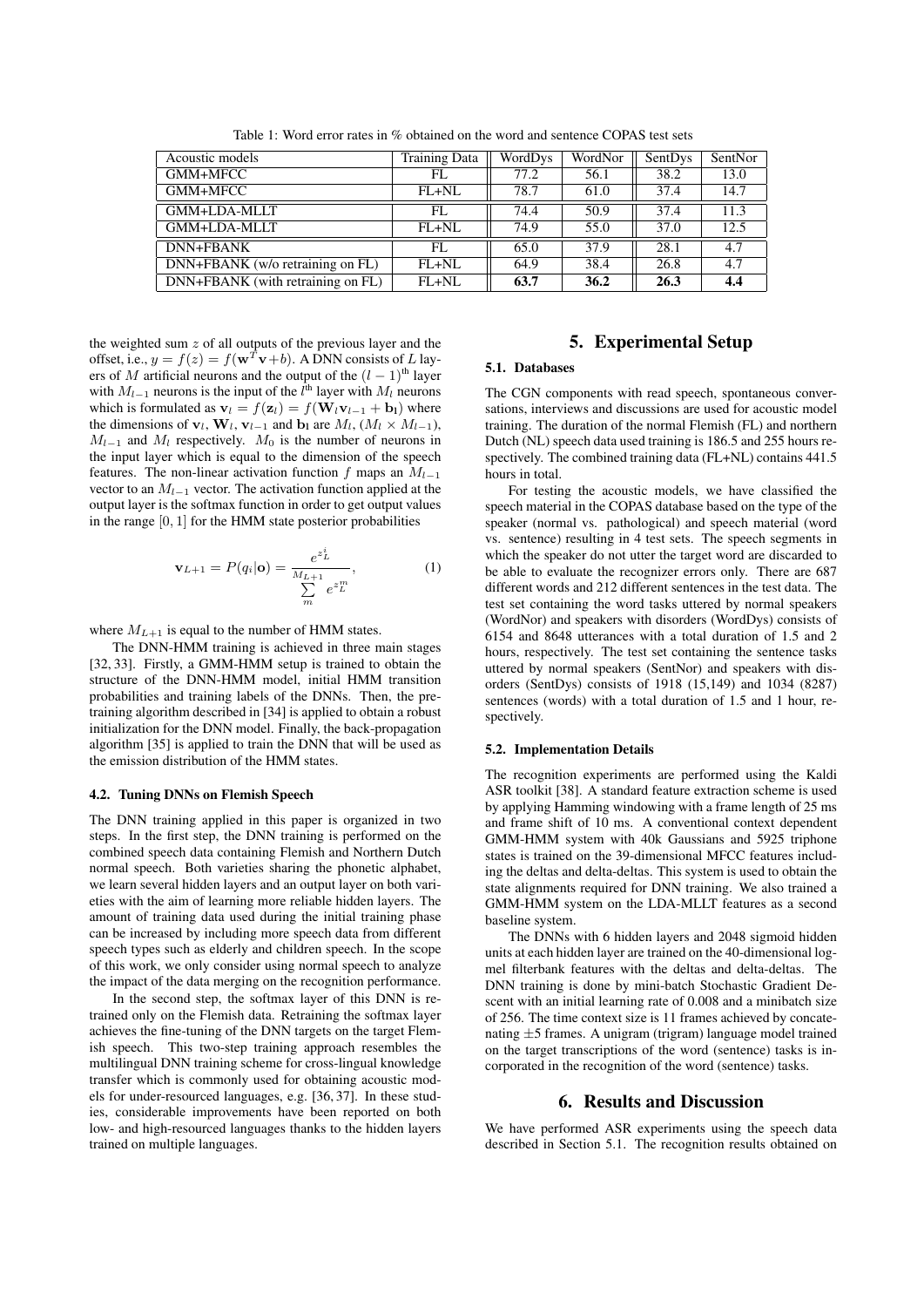the word and sentence tasks uttered by normal and pathological speakers from the COPAS database are presented in the columns of Table 1. The lowest WER for each column is marked in bold. The recognition performance obtained on the sentence readings task is more relevant compared to isolated word recognition in the context of the developed CHASING serious game. We report results on both word and sentence task results for completeness.

The conventional GMM-HMM trained on FL data using the MFCC features provides a WER of 38.2% on the dysarthric sentence utterances and a WER of 77.2% on the dysarthric word utterances. This large gap between in recognition accuracy obtained on sentence and word recognition task is due to the very challenging nature of recognizing phonetically similar, monosyllabic words and pseudowords in isolation. The GMM-HMM system trained on FL+NL data reduces the normal speech recognition from 13.0% to 14.7% in sentence reading tasks and from 56.1% to 61.0% in word reading tasks, while increasing dysarthric sentence recognition accuracy from 38.2% to 37.4%. The performance reduction in normal speech is comprehensible, since adding Northern Dutch data increases the mismatch between the training and testing conditions. Training GMM-HMM on the combined data does not always improve dysarthric speech recognition with 0.8% decrease on sentence tasks and 1.5% increase on word tasks in the WER.

Compared to MFCC features, using LDA-MLLTtransformed features considerably reduces the WERs obtained on normal speech as expected. On the other hand, the gains obtained on pathological speech by using these features are minimal. This is due to the fact that there is a significant mismatch between the type of speech on which the transformation is learned and applied to in the case of pathological speech.

The DNNs trained on FBANK features provide considerable improvements on all speech types and reading tasks. These improvements are as large as 8.9% on dysarthric sentence utterances and 9.9% on dysarthric word utterances. Training the DNN-HMMs on FL+NL data improves the performance on dysarthric sentence reading tasks with an absolute improvement of 1.3% without retraining the softmax layer on Flemish data. The same system does not improve the recognition accuracy of dysarthric word reading tasks. After the final step of applying softmax layer retraining for tuning the DNN targets to Flemish phones, we can get an improved recognition performance in all cases compared to the baseline DNN system trained only on Flemish data. To be specific, the WER obtained on dysarthric sentence reading task decreases from 28.1% to 26.3%, while the WER obtained on dysarthric word reading task reduces from 65.0% to 63.7%.

From these results, it can be seen that training DNN-HMM systems on training data containing speech from different varieties of a language can improve the recognition performance at moderate levels. Despite the large gap between the performance on pathological and normal speech, the presented speaker-independent recognition results obtained on different types of pathological speech at different severity levels are encouraging. Building text- and speaker-independent ASR systems that can be used in clinical applications appears to be within reach, even for languages with more limited resources than English.

#### 7. Conclusions

In this paper, we have investigated combining speech data from different varieties of a mid-sized language for training a DNN- HMM system. The DNN-based acoustic models were trained on normal Flemish and Northern Dutch speech and speakerindependent recognition experiments were performed on pathological Flemish speech. The results have shown that the proposed data merging technique in this context can improve the recognition of pathological speech, especially after a second training phase in which the DNN targets are tuned to the phones of the specific variety involved in the testing setup, Flemish in this case. These results are promising for future work aiming to develop useful ASR-based pathological speech applications for languages that are smaller in size and less resourced than English.

## 8. Acknowledgements

This research is funded by the NWO research grant with Ref. no. 314-99-101 (CHASING).

## 9. References

- [1] J. R. Duffy, *Motor speech disorders: substrates, differential diagnosis and management*. St. Louis: Mosby, 1995.
- [2] R. D. Kent and Y. J. Kim, "Toward an acoustic topology of motor speech disorders," *Clin Linguist Phon*, vol. 17, no. 6, pp. 427–445, 2003.
- [3] M. Walshe and N. Miller, "Living with acquired dysarthria: the speaker's perspective," *Disability and rehabilitation*, vol. 33, no. 3, pp. 195–215, 2011.
- [4] L. O. Ramig, S. Sapir, C. Fox, and S. Countryman, "Changes in vocal loudness following intensive voice treatment (LSVT) in individuals with Parkinsons disease: A comparison with untreated patients and normal age-matched controls," *Movement Disorders*, vol. 16, pp. 79–83, 2001.
- [5] S. K. Bhogal, R. Teasell, and M. Speechley, "Intensity of aphasia therapy, impact on recovery," *Stroke*, vol. 34, no. 4, pp. 987–993, 2003.
- [6] G. Kwakkel, "Impact of intensity of practice after stroke: issues for consideration," *Disability and Rehabilitation*, vol. 28, no. (13- 14), pp. 823–830, 2006.
- [7] M. Rijntjes, K. Haevernick, A. Barzel, H. van den Bussche, G. Ketels, and C. Weiller, "Repeat therapy for chronic motor stroke: a pilot study for feasibility and efficacy," *Neurorehabilitation and Neural Repair*, vol. 23, pp. 275–280, 2009.
- [8] L. J. Beijer and A. C. M. Rietveld, "Potentials of telehealth devices for speech therapy in Parkinson's disease, diagnostics and rehabilitation of Parkinson's disease," *InTech*, pp. 379–402, 2011.
- [9] L. J. Beijer, A. C. M. Rietveld, M. B. Ruiter, and A. C. Geurts, "Preparing an E-learning-based Speech Therapy (EST) efficacy study: Identifying suitable outcome measures to detect withinsubject changes of speech intelligibility in dysarthric speakers," *Clinical Linguistics and Phonetics*, vol. 28, no. 12, pp. 927–950, 2014.
- [10] M. S. De Bodt, H. M. Hernandez-Diaz, and P. H. Van De Heyning, "Intelligibility as a linear combination of dimensions in dysarthric speech," *Journal of Communication Disorders*, vol. 35, no. 3, pp. 283–292, 2002.
- [11] Y. Yunusova, G. Weismer, R. D. Kent, and N. M. Rusche, "Breathgroup intelligibility in dysarthria: characteristics and underlying correlates," *J Speech Lang Hear Res.*, vol. 48, no. 6, pp. 1294– 1310, 2005.
- [12] G. Van Nuffelen, C. Middag, M. De Bodt, and J.-P. Martens, "Speech technology-based assessment of phoneme intelligibility in dysarthria," *International Journal of Language & Communication Disorders*, vol. 44, no. 5, pp. 716–730, 2009.
- [13] D. V. Popovici and C. Buică-Belciu, "Professional challenges in computer-assisted speech therapy," *Procedia - Social and Behavioral Sciences*, vol. 33, pp. 518 – 522, 2012.